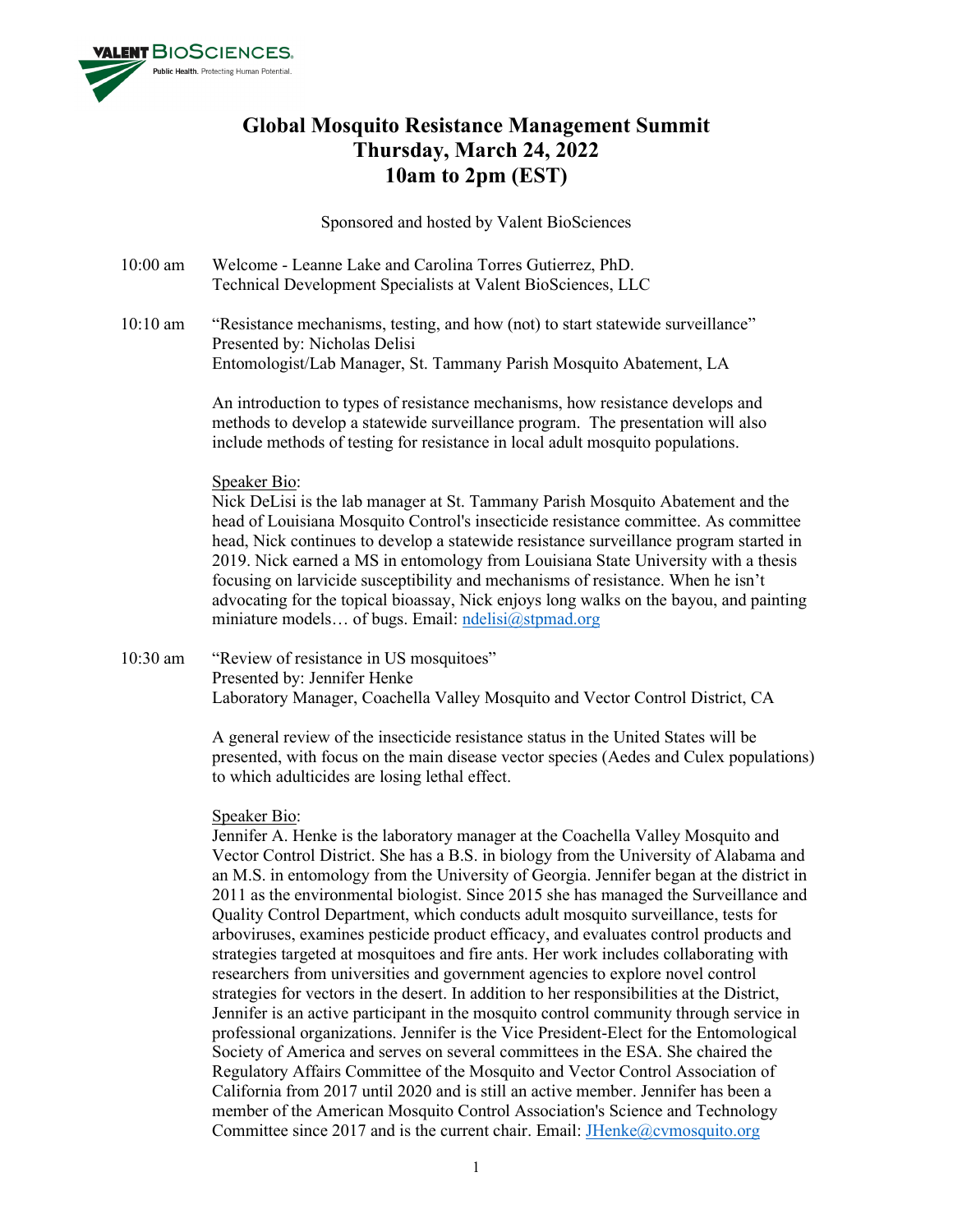10:50 am "Molecular drivers of insecticide resistance in malaria vectors" Presented by: Charles S. Wondji Welcome Trust Senior Research Fellow, Vector Biology Department, Liverpool School of Tropical Medicine Executive Director, Centre of Research in Infectious Diseases (CRID), LSTM Research Unit

> Malaria control relies on insecticide-based interventions such as insecticide-treated nets or indoor residual spraying. However, increasing resistance to main insecticides in malaria vectors threatens the continued success of these tools. To maximize the effectiveness of insecticide-based interventions, it is crucial to elucidate the genetic basis of resistance and establish its impact on malaria control.

> Recent studies have revealed a complex genomic evolution of resistance in malaria vectors in Africa which is likely to impact the efficacy of control tools. Target site resistance mechanisms notably knockdown resistance (kdr) markers are spreading extensively in *Anopheles gambiae* populations. There are extensive reports of metabolic resistance to insecticides in major malaria vectors such as *An. gambiae* and *An. funestus* with evidence that it is reducing the efficacy of pyrethroid-based interventions. Transcriptomic and genomic analyses have revealed that cytochrome P450 gene are playing a major role beside other genes including glutathione S-transferases. Whole genome sequencing has detected selective sweep footprints in mosquito populations associated with scale up of insecticide-treated nets. Furthermore, a complex evolution of metabolic resistance has selected evolutionary features including copy number variation (CNV) and structural variations. Moreover, DNA-based markers of metabolic resistance are being detected including in *An. funestus* and *An. gambiae*. These DNAbased markers are allowing to assess the resistance impact on the efficacy of insecticide-treated nets using experimental hut trials. Additionally, resistance impact is now evaluated on epidemiological parameters such as fitness cost and malaria transmission. Improvement in our understanding of molecular basis of resistance will undoubtedly implement suitable control interventions while improving resistance management strategies across Africa.

## Speaker Bio:

Charles Wondji is a professor of vector biology and genetics at the Liverpool School of Tropical medicine (LSTM) and Executive Director of the Centre for Research in Infectious Diseases (CRID) in Cameroon. His research aims at understanding the genetic basis of insecticide resistance in mosquitos' vectors of malaria or arboviruses by detecting molecular resistance markers using genomic/genetic tools and designing suitable molecular assays to track resistance in field populations to assess its impact on control interventions in Africa. He is sponsor of several research fellows across Africa (Welcome Trust, DELTA, PIIVEC). He is member of several research consortiums, of the WHO prequalification team (vector control) and of the external Scientific Advisory committee of IVCC. Email: [Charles.Wondji@lstmed.ac.uk](mailto:Charles.Wondji@lstmed.ac.uk)

11:10 am Break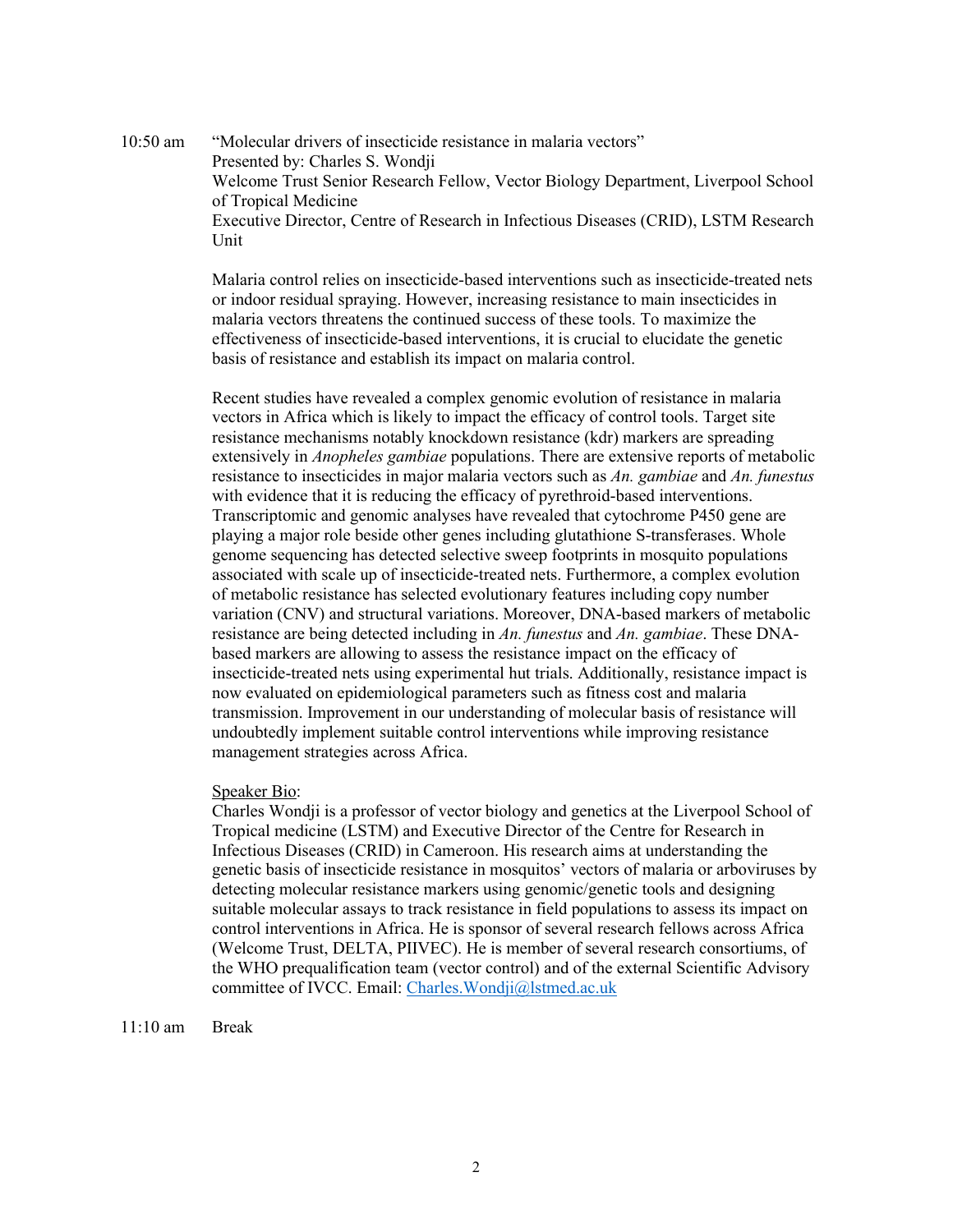11:20 am "Surveillance of insecticide resistance and operational research with *Aedes aegypti* in Mexico: the experience from Yucatan" Presented by: Gabriela González Olvera, PhD. Collaborative Unit for Entomological Bioassays, University of Yucatan, Mexico.

Description of operational research to control *Aedes aegypti* in Yucatan.

### Speaker Bio:

My professional interests include the characterization and understanding of insecticide resistance of disease vectors and the evaluation of vector control interventions, with emphasis on Aedes aegypti. I am responsible of the Laboratory for Entomological Bioassays and Insecticide Resistance Monitoring of the Collaborative Unit of Entomological Bioassays (UCBE-UADY) from the Autonomous University of Yucatan, currently under the process of Good Laboratory Practices (GLP) certification by the World Health Organization. UCBE-UADY is also the Unit of Bioassays of Yucatan (UIEB-Yucatán) through a cooperative agreement with the Ministry of Health of Yucatan, with support from the Ministry of Health of Mexico (CENAPRECE). At UCBE-UADY we regularly perform insecticide susceptibility bioassays and evaluate traditional/innovative insecticide molecules/formulations/delivery methods under laboratory, semi-field (experimental huts/houses) and field conditions to support the integrated Management of *Aedes aegypti*. Email: gabygzzo@gmail.com

11:40 am "Susceptibility Status of Insecticides Used for Mosquito Control in Asia" Presented by: Dr. Nazni Wasi Ahmad Ministry of Health Malaysia

> An explanation of the status of insecticide resistance in mosquito control throughout Asia.

#### Speaker Bio:

Dr. Nazni Wasi Ahmad is a Senior Research Officer in the Ministry of Health. She started her career as a researcher in the Medical Entomology Unit, Institute for Medical Research (IMR), Malaysia. Her works in insecticide resistance against houseflies and mosquitoes, led her to develop the Rapid Insecticide Resistance Test Kit which is used in operational vector control programs. Nazni also has her skills in forensic entomology, and she developed the maggot debridement therapy which is used in modality for wound therapy in Malaysia. Currently she is involved in dengue research where she is the principal investigator for replacement strategy with Wolbachia infected Aedes, Sterile Insect Technique and autodissemination traps. To date, she has published 150 papers in local and international peer-reviewed journals and presented more than 230 papers in scientific meetings locally and internationally. She has 11 patents with several countries.

12:00 pm "Life after insecticide resistance was detected" Presented by: Dina M. Fonseca Rutgers University Center for Vector Biology, New Jersey, USA Presentation

> Insecticide resistance (IR) in mosquitoes happens. I will provide an overview of case studies of IR to discuss what is known about the causes and prevalence of IR in US mosquitoes, especially in the NE US, and its operational impact especially known or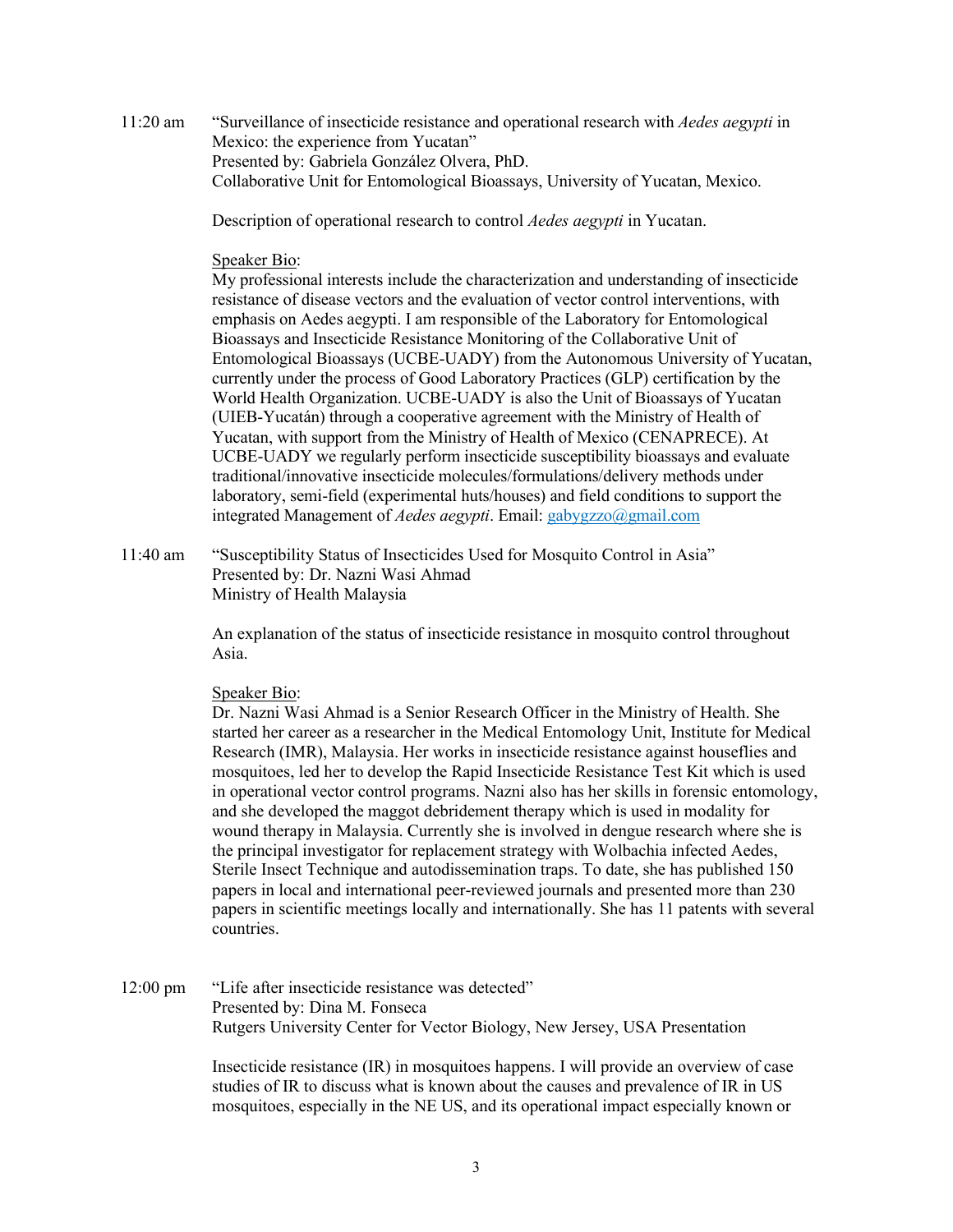predicted effects on public health. My aim is to create a framework for collaborative studies to address IR in NJ mosquitoes.

#### Speaker Bio:

Tenured professor in the department of Entomology at Rutgers University School of Environmental and Biological Sciences and a member of the graduate programs in Entomology, Ecology and Evolution, Microbiology - [https://fonseca-lab.com.](https://urldefense.com/v3/__https:/fonseca-lab.com/__;!!BljAD5N0OmfQxSE!sb4wBMbhEDh3cdvvOr-RLoghvkN3uRU3mB4uwphJ3t2kAKnY-HbnU5g31KnhZqURT2zF8TSe$) Director of the Rutgers Center for Vector Biology - [https://vectorbio.rutgers.edu,](https://urldefense.com/v3/__https:/vectorbio.rutgers.edu/__;!!BljAD5N0OmfQxSE!sb4wBMbhEDh3cdvvOr-RLoghvkN3uRU3mB4uwphJ3t2kAKnY-HbnU5g31KnhZqURT6UfggJZ$) a program that provides accreditation, continuing education and broadly supports the extended Mosquito Control community. 26 years of experience in Medical and Veterinary Entomology. Recent focus as a member of the CDC funded Northeast Center of Excellence in Vector Borne Diseases, NEVBD [https://www.neregionalvectorcenter.com,](https://urldefense.com/v3/__https:/www.neregionalvectorcenter.com/__;!!BljAD5N0OmfQxSE!sb4wBMbhEDh3cdvvOr-RLoghvkN3uRU3mB4uwphJ3t2kAKnY-HbnU5g31KnhZqURT7HMcP37$) on the development and field-testing of enhanced approaches to detect, prevent and manage the spread of insecticide resistance. Founding member of the Worldwide Insecticide resistance Network - [https://win-](https://urldefense.com/v3/__https:/win-network.ird.fr/__;!!BljAD5N0OmfQxSE!sb4wBMbhEDh3cdvvOr-RLoghvkN3uRU3mB4uwphJ3t2kAKnY-HbnU5g31KnhZqURT2pIgVcN$)

[network.ird.fr.](https://urldefense.com/v3/__https:/win-network.ird.fr/__;!!BljAD5N0OmfQxSE!sb4wBMbhEDh3cdvvOr-RLoghvkN3uRU3mB4uwphJ3t2kAKnY-HbnU5g31KnhZqURT2pIgVcN$) Has published ~100 peer-reviewed articles related to mosquitoes and ticks and an additional 20 peer-reviewed articles on other entomological and ecological fields. h-index = 45;  $\sim$ 7200 citations. Email: [dina.fonseca@rutgers.edu](mailto:dina.fonseca@rutgers.edu)

- 12:20 pm Break
- 12:30 pm "If every problem is unique, can the answer be the same?" Presented by: Janet McAllister, PhD Medical Entomologist, Arboviral Diseases Branch of the Division of Vector-Borne Diseases

Insecticide resistance (IR) was discovered shortly after the first synthetic chemicals were developed necessitating the need for management of IR. Three theories were developed to accomplish IR management that have not changed much in the interceding 75 years. How these theories fit into modern vector control programs given the current environment of treatment limitations will be discussed. Filling in gaps in our knowledge and strategies or questions to guide actions requires testing for IR and following through with evaluation of how local populations change in response to control changes.

#### Speaker Bio:

Janet McAllister is a Board-Certified Medical Entomologist. She received her undergraduate and master's degrees from LSU. Her PhD in Entomology is from the University of Arkansas. She currently works at the Centers of Disease Control in Ft. Collins CO where she is a Research Entomologist with the Division of Vector-Borne Infectious Diseases. Dr. McAllister conducts field and laboratory research on vector control and insecticide resistance in important vectors of arboviruses. Current projects focus on evaluating how larvicide applications using trucks and aircraft effect populations of mosquitoes that use small containers in the urban environment. In addition, Dr. McAllister serves as the subject matter expert and point of contact for vector control after disasters, deploying to Louisiana, Texas and US Virgin Islands in response to Hurricanes Katrina, Harvey and Maria. Dr. McAllister also served as vector control team lead for the CDC Zika virus response and numerous West Nile Virus outbreaks. Dr. McAllister is active in the American Mosquito Control Association and Entomological Society of America. She has served as the President of the American Mosquito Control Association, West Central Mosquito and Vector Control Association, and Louisiana Mosquito Control Association. Email:  $\frac{\partial \phi}{\partial x}$  Equals 2000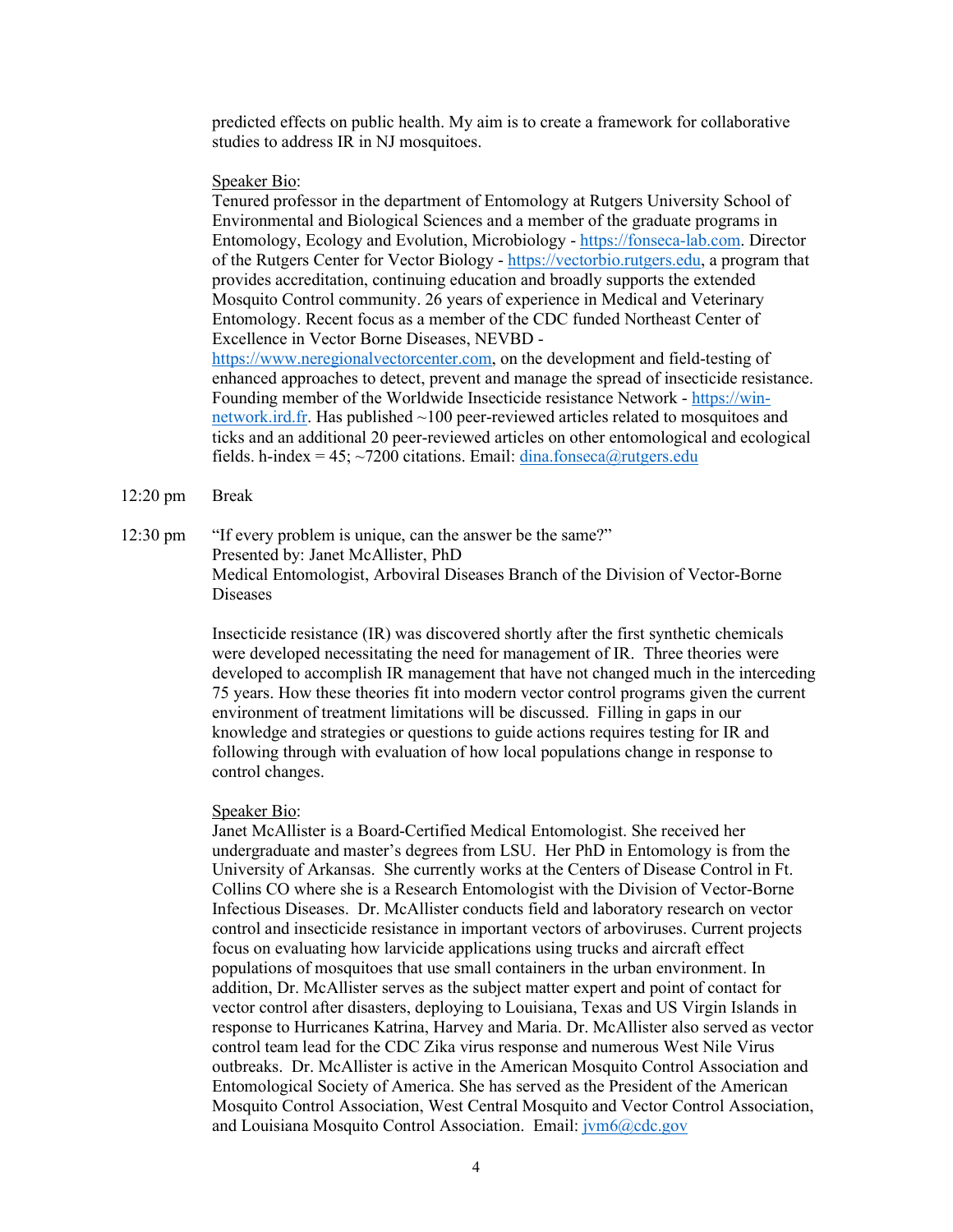12:50 pm "Transient tolerance to pyrethroids in gravid mosquitoes: Implications for viral transmission and ULV control" Presented by: Mark Clifton, PhD Northshore Mosquito Abatement District, IL

> Mosquito tolerance to pesticides is a complex multi-layered phenomenon with genetic, molecular, metabolic, physiological, and even physical mechanisms working together to produce a "resistant" phenotype. Vector *Culex pipiens* mosquitoes in the Chicago, Illinois region routinely demonstrate high levels of tolerance to pyrethroid control materials. Surveys utilizing the CDC bottle Bioassay were conducted in 2018, 2019 and 2020 and demonstrated geographically and temporally widespread resistance to sumithrin, permethrin and to a lesser extent, malathion. Operational field trials in 2020 with natural *Culex* spp. mosquito populations and caged field trials in 2021, further corroborated a lack of susceptibility to ground based ULV methodologies. These studies also demonstrated a unique pattern of tolerance to pyrethroid materials based on the gonotrophic state of vector mosquitoes. The various components of pesticide tolerance observed have important implications for viral transmission and operational methods of ULV-based mosquito control.

# Speaker Bio:

Mark Clifton is the Executive Director of the North Shore Mosquito Abatement District outside of Chicago, Illinois. He earned his B.S. in Biology from Eastern Connecticut State University and his Ph.D. from Florida International University where he studied the reproductive endocrinology of the yellow fever mosquito *Aedes aegypti*. Currently, Mark serves as the North Central Regional Director for the American Mosquito Control Association. Email: [mclifton@nsmad.com](mailto:mclifton@nsmad.com)

1:10 pm "Insecticide resistance status and management in Collier County, Florida" Presented by: Keira Lucas, PhD Deputy Executive Director, Collier Mosquito Control District, FL

> The Collier Mosquito Control District historically performed mosquito control through aerial application of organophosphate-based adulticides. In 2018, the District dramatically increased usage of pyrethroid-based adulticides and, at the same time, identified pyrethroid resistance in two disease vector species, *Aedes aegypti* and *Culex quinquefasciatus*. The District also began to see resistance and developing resistance to the organophosphate, naled, in *Aedes aegypti*. This new knowledge represented a challenge for reducing disease vector populations and while reducing organophosphatebased adulticide usage in the District. This presentation covers the insecticide resistance status of Collier's disease vector species, identification of *kdr* and metabolic resistance and the integrated management tools used to combat resistance in Collier County Florida.

## Speaker Bio:

Bio: Keira Lucas is the Deputy Executive Director at the Collier Mosquito Control District headquartered in Naples FL. Dr. Lucas earned her B.S. in Molecular, Cellular and Developmental Biology at California State University, Fresno, and her Ph.D. in Genetics, Genomics and Bioinformatics at University of California, Riverside. Her dissertation research focused on the molecular and hormonal regulators of mosquito